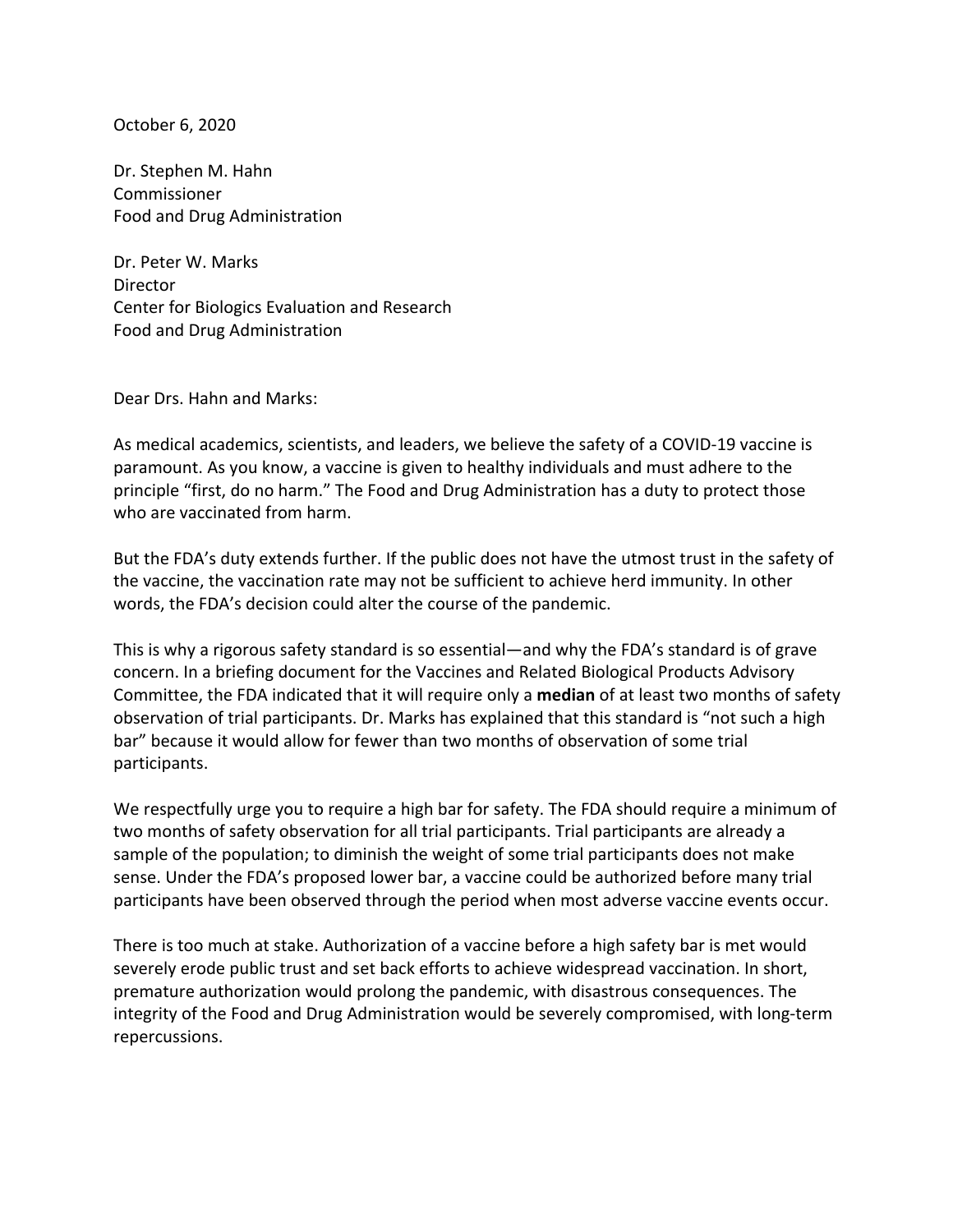We stand ready to publicly verify the safety and efficacy of a vaccine if the science and scientific process support such a determination. In that case, we look forward to working with you to promote vaccination that will help bring this pandemic to an end.

cc: Members of the Vaccines and Related Biological Products Advisory Committee

Respectfully, 

Paul S. Appelbaum, MD Elizabeth K. Dollard Professor of Psychiatry, Medicine & Law Director, Center for Law, Ethics, and Psychiatry Director, Center for Research on Ethical, Legal & Social Implications of Psychiatric, Neurologic & Behavioral Genetics Columbia University Vagelos College of Physicians & Surgeons

Richard J. Baron, MD, MACP President and CEO American Board of Internal Medicine and the ABIM Foundation

Barbara E. Bierer, MD Faculty Director, Multi-Regional Clinical Trials Center of Brigham and Women's Hospital and Harvard Professor of Medicine, Harvard Medical School

Uché Blackstock, MD Founder & CEO Advancing Health Equity

Jeffrey R. Botkin, MD, MPH Professor of Pediatrics and Medical Ethics University of Utah

Helen Burstin, MD, MPH, MACP Clinical Professor of Medicine George Washington University School of Medicine

Christine K. Cassel, MD Adjunct Professor of Medicine University of California, San Francisco

Esther Choo, MD, MPH Professor, Emergency Medicine Oregon Health & Science University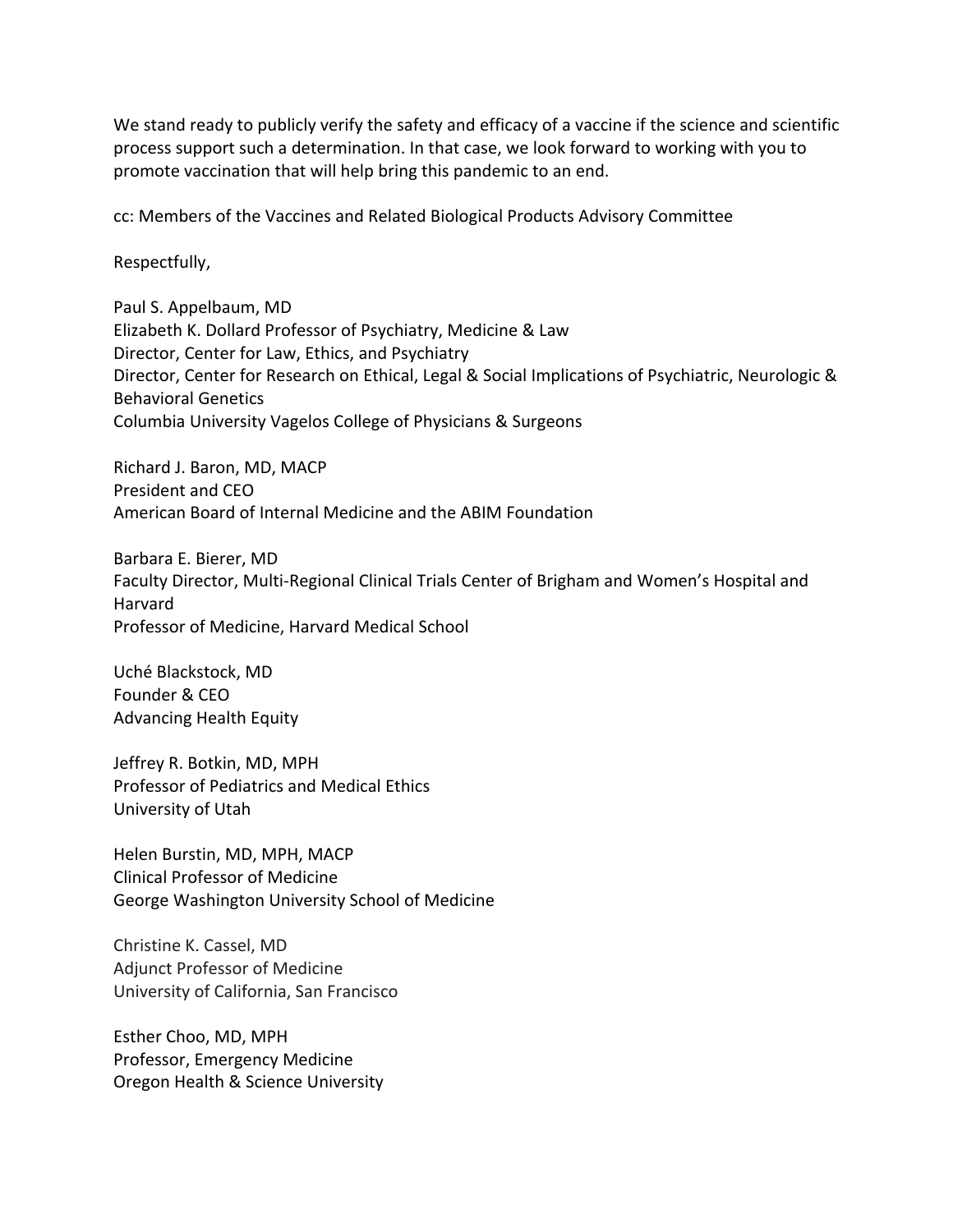Ellen Wright Clayton, MD, JD Craig-Weaver Professor of Pediatrics Professor of Health Policy Center for Biomedical Ethics and Society Vanderbilt University Medical Center Professor of Law Vanderbilt University

Molly Joel Coye, MD, MPH Former Commissioner of Health, New Jersey Former Director of Health Services, California

Sue Curry, PhD Dean Emerita and Distinguished Professor of Health Management and Policy College of Public Health University of Iowa

Gail D'Onofrio, MD Professor and Chair Department of Emergency Medicine Yale University School of Medicine

Ezekiel J. Emanuel, MD, PhD Vice Provost for Global Initiatives Chair, Department of Medical Ethics and Health Policy University of Pennsylvania

Jonathan Epstein Executive Vice Dean and Chief Scientific Officer Perelman School of Medicine University of Pennsylvania

Jeremy Samuel Faust, MD, MS, MA, FACEP Brigham & Women's Hospital Department of Emergency Medicine Division of Health Policy and Public Health

David A. Fiellin, MD Professor of Medicine, Emergency Medicine and Public Health Yale School of Medicine

Lynn E. Fiellin, M.D. Professor of Medicine and the Yale Child Study Center

Elliott S. Fisher, MD, MPH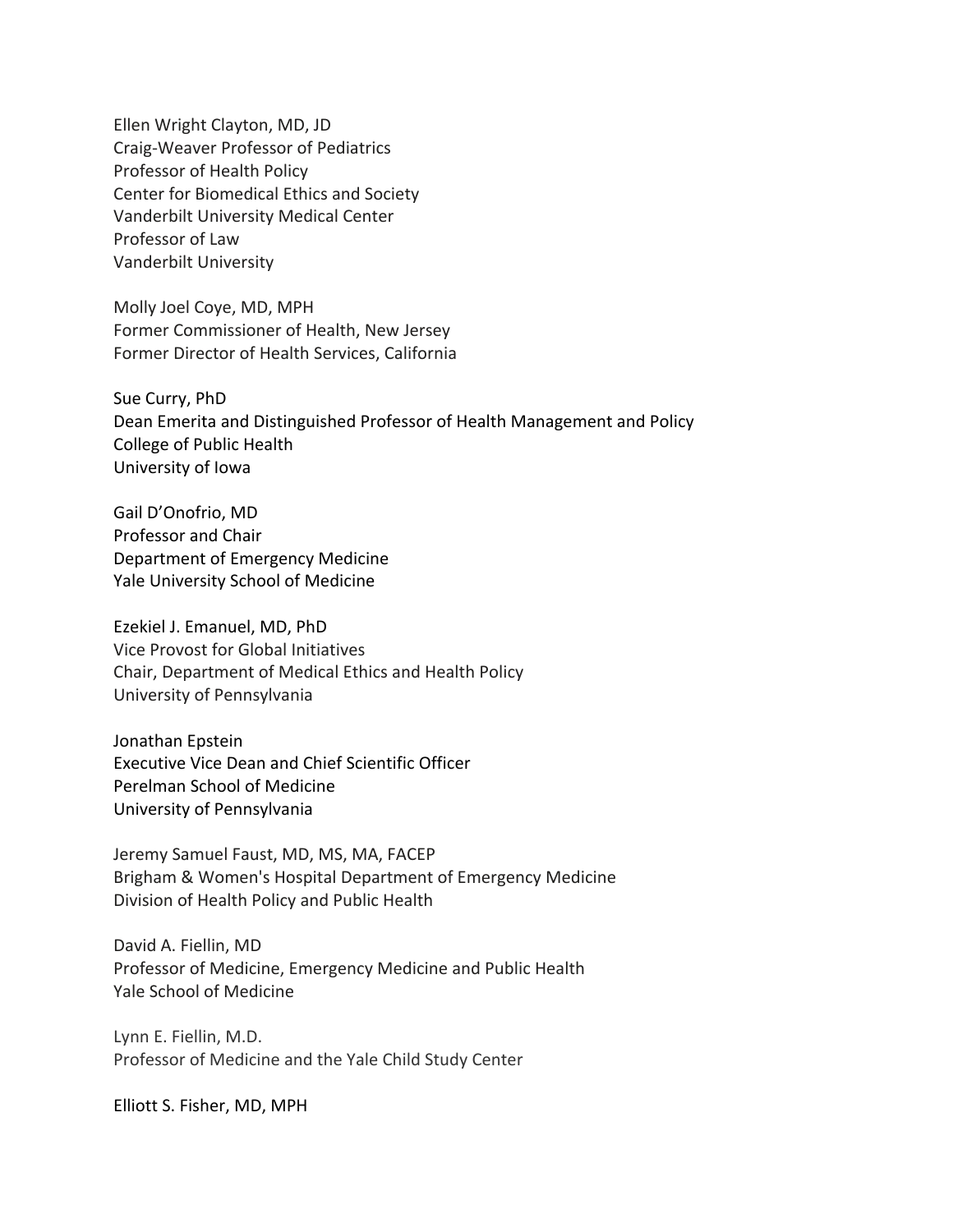Professor of Medicine and Health Policy The Dartmouth Institute

Vivian Fonseca, MD Assistant Dean for Clinical Research Tullis Tulane Alumni Chair in Diabetes Chief, Section of Endocrinology Tulane University Health Sciences Center

Howard P. Forman, MD, MBA Professor of Radiology, Public Health, Management, and Economics Yale University

Wilfred Y. Fujimoto, MD Professor Emeritus of Medicine University of Washington

James R. Gavin III, MD, PhD Clinical Professor of Medicine & Trustee Emeritus Emory University

Lynn R. Goldman, MD, MS, MPH Michael and Lori Milken Dean Professor of Environmental and Occupational Health George Washington University Milken Institute School of Public Health

Celine Gounder, MD, ScM, FIDSA Clinical Assistant Professor of Medicine & Infectious Diseases NYU School of Medicine & Bellevue Hospital

Jeremy Greene, MD, PhD William H. Welch Professor and Chair Department of the History of Medicine Director, Center for Medical Humanities and Social Medicine The Johns Hopkins University School of Medicine

Eve J. Higginbotham, SM, MD, ML Vice Dean for Penn Medicine Office of Inclusion and Diversity Senior Fellow, Leonard Davis Institute for Health Economics Perelman School of Medicine University of Pennsylvania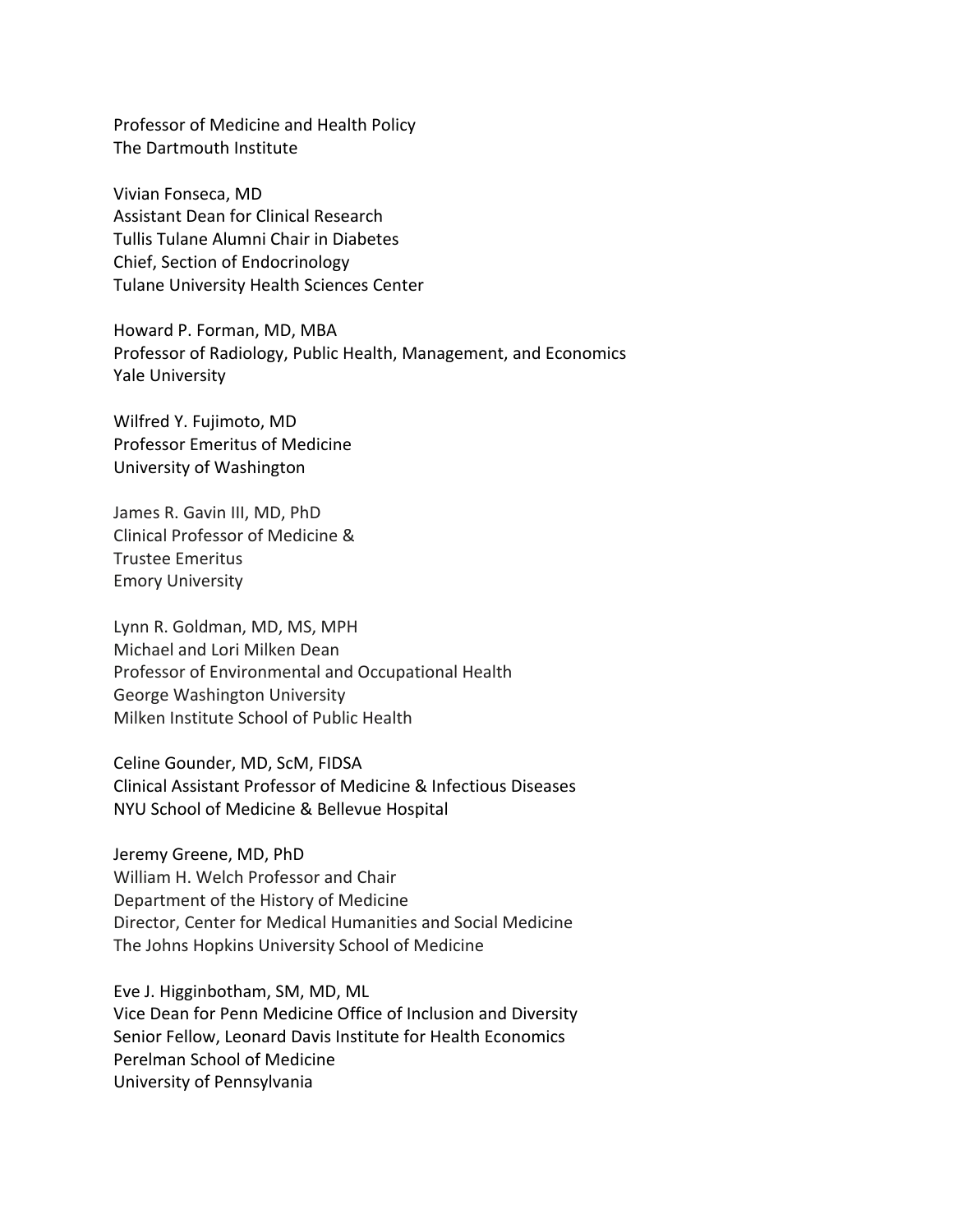Irl B. Hirsch, MD Professor of Medicine UW Medicine Diabetes Institute University of Washington

Peter Hotez, MD, PhD, FASTMH, FAAP Co-Director, Texas Children's Hospital Center for Vaccine Development Dean, National Tropical School of Medicine Co-Head, Section of Pediatric Tropical Medicine Baylor College of Medicine

Tom Inglesby, MD Director, Johns Hopkins Center for Health Security Professor, Environmental Health and Engineering Johns Hopkins Bloomberg School of Public Health

Steven E. Kahn, MB, ChB Professor of Medicine Leonard L. Wright and Marjorie C. Wright Chair Director, Diabetes Research Center University of Washington

Dara Kass, MD, FACEP Associate Professor of Emergency Medicine Columbia University Medical Center

Harlan M. Krumholz, MD, SM Harold H. Hines, Jr. Professor of Medicine Yale School of Medicine

John M. Lachin, Sc.D. Research Professor of Biostatistics The George Washington University

Mark S. Litwin, MD, MPH Professor of Urology, Public Health, and Nursing University of California, Los Angeles

Raghu G. Mirmira, MD, PhD Professor of Medicine and the College Director, Translational Research Center The University of Chicago

K.M. Venkat Narayan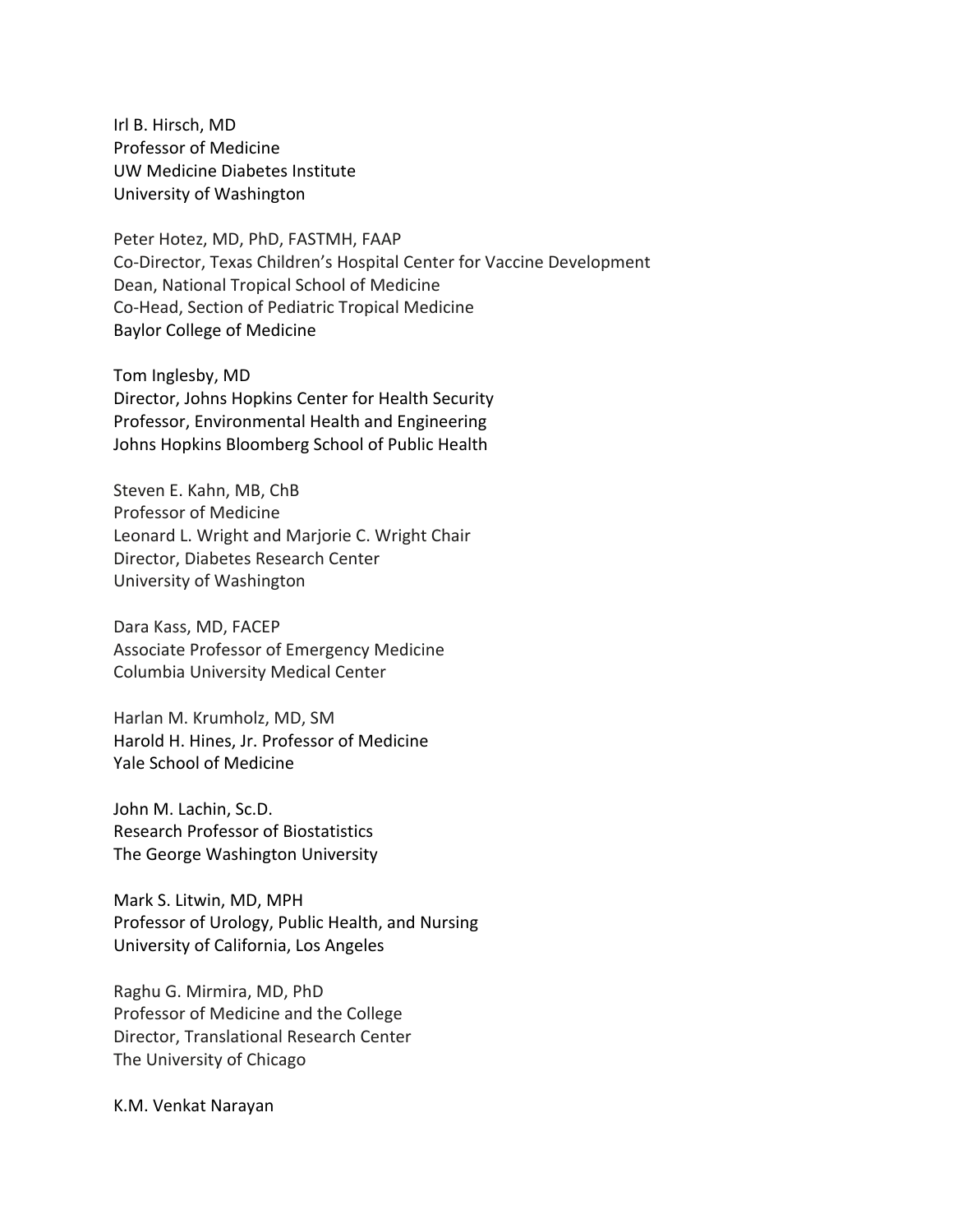Professor, Emory University Member, National Academy of Medicine

David Nash, MD, MBA Founding Dean Emeritus Jefferson College Population Health

Stephen Oesterle, MD Former Associate Professor of Medicine Harvard Medical School

Trevor J. Orchard, MD, FAHA, FACE Distinguished Professor of Epidemiology Emeritus Professor of Medicine Emeritus Department of Epidemiology Graduate School of Public Health University of Pittsburgh

Stuart H. Orkin, MD David G. Nathan Distinguished Professor of Pediatrics Investigator, HHMI Harvard Medical School

Kavita K. Patel, MD, MS Fellow, Brookings Institution

Monica Peek, MD, MPH Associate Professor of Medicine Associate Director Chicago Center for Diabetes Translational Research

Megan Ranney, MD, MPH Associate Professor of Emergency Medicine Alpert Medical School, Brown University Director, Brown-Lifespan Center for Digital Health

Matthew C. Riddle, MD Professor of Medicine Oregon Health & Science University

Deb Schrag, MD, MPH Chief, Division of Population Sciences, Dana Farber Cancer Institute Professor of Medicine, Harvard Medical School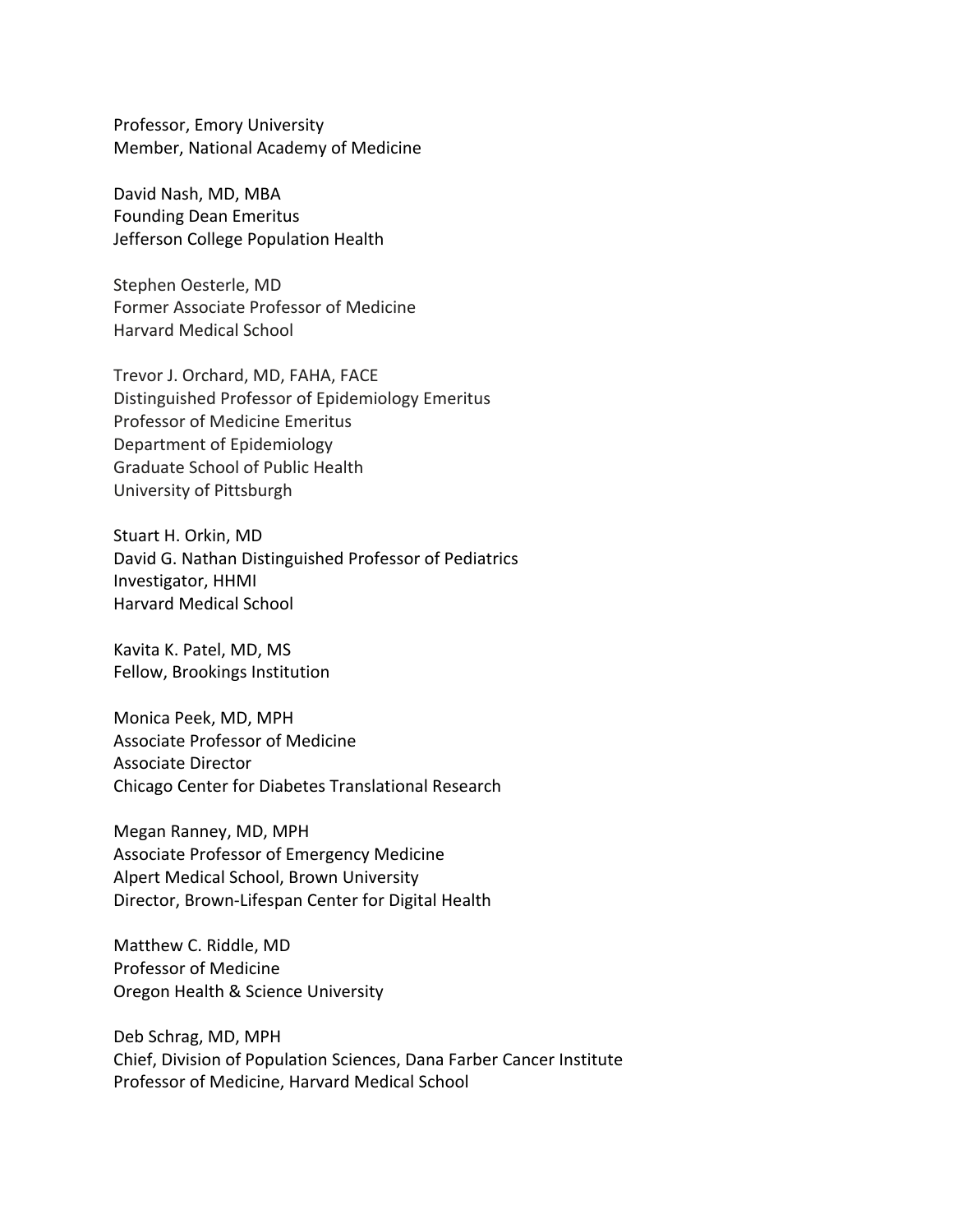Michael W. Schwartz, MD Robert H. Williams Endowed Chair Professor of Medicine University of Washington

Joshua M. Sharfstein, MD Vice Dean for Public Health Practice and Community Engagement Professor of the Practice Johns Hopkins Bloomberg School of Public Health

Jay S. Skyler, MD, MACP Professor of Medicine University of Miami

Marcella Nunez Smith Associate Dean of Health Equity Yale University

Craig Spencer, MD, MPH Director of Global Health in Emergency Medicine New York-Presbyterian/Columbia University Irving Medical Center Assistant Professor of Emergency Medicine and Population and Family Health Columbia University Irving Medical Center

Glenn Steele Former Chief Executive Officer Geisinger Health System

Eric Topol, MD EVP and Professor, Molecular Medicine, Scripps Research Founder and Director, Scripps Research Translational Institute

Robert D. Truog, MD Frances Glessner Lee Professor of Medical Ethics, Anaesthesia, & Pediatrics Director, Center for Bioethics Harvard Medical School

Paul Volberding, MD Emeritus Professor and Director, AIDS Research Institute University of California, San Francisco

Kevin Volpp, MD, PhD Founders Presidential Distinguished Professor Perelman School of Medicine and Wharton School